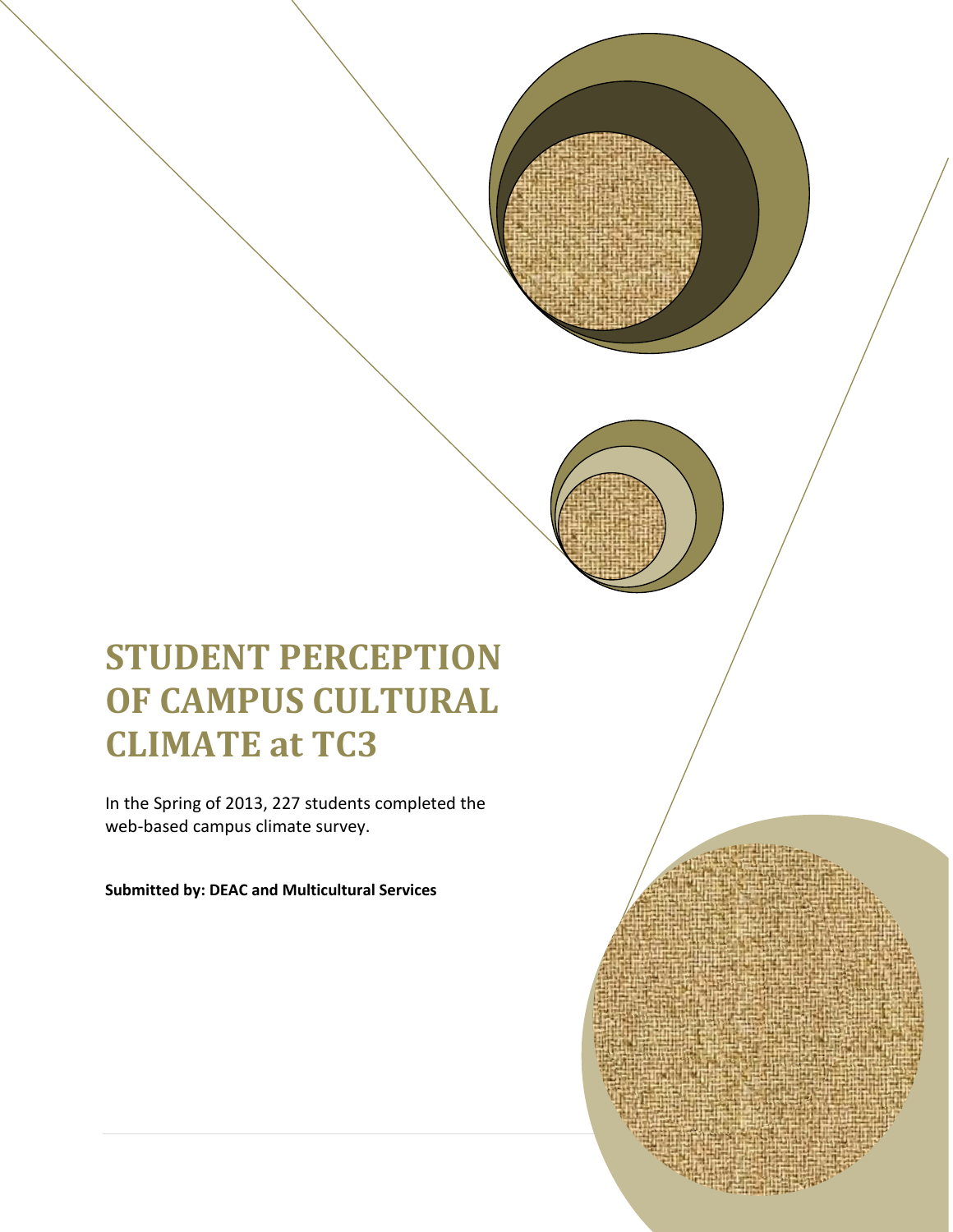#### **PULSE REPORT**

#### **STUDENT PERCEPTION OF CAMPUS CULTURAL CLIMATE AT TOMPKINS CORTLAND COMMUNITY COLLEGE**

#### **SURVEY OVERVIEW**

In February of 2013, the Office of Multicultural Services (in collaboration with the Diversity Equity and Action Council) completed an assessment of the campus climate for students of Tompkins Cortland Community College (TC3). The study had three purposes: (1) to help college officials gain a better understanding of what it is like being a student at TC3; (2) to help college officials be proactive in identifying student concerns; and (3) to provide a benchmark for future examinations of the campus climate at TC3.

Overall, 253 students initiated the web-based campus climate survey. It must be noted that not all students completed all questions. Out of the 253 student respondents that initiated the survey, 227 student respondents completed the survey. However, six respondents elected not to identify their sexual orientation. This response is a decrease in the number of students completing the instrument in 2010. In comparison, 283 students responded in 2010. Respondents were matriculated students currently enrolled full or part-time. Students were informed that participation was voluntary and that information collected would remain confidential. During this survey, students responded to questions about faculty, staff, fellow students, the learning environment, their comfort level, diversity programming, their experiences, facilities and TC3's overall commitment to diversity.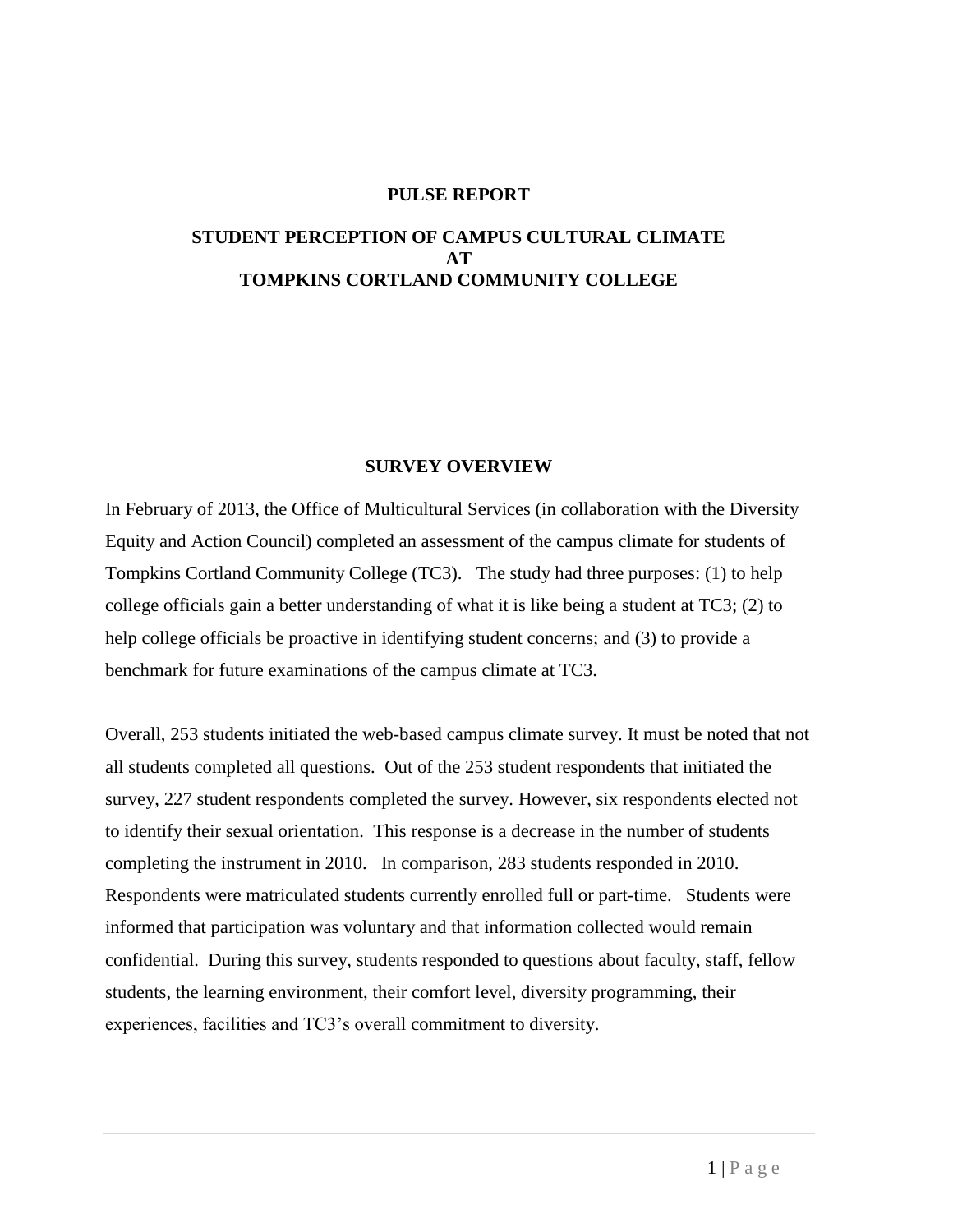| <b>GENDER</b>                        |                |                | <b>SE</b>  |
|--------------------------------------|----------------|----------------|------------|
|                                      | #              | $\%$           |            |
| Women                                | 155            | 68.3           | Les        |
| Men                                  | 72             | 31.7           | Ga         |
|                                      |                |                | <b>Bis</b> |
| <b>ETHNICITY</b>                     |                |                | Tra<br>Het |
|                                      | #              | $\%$           | Oth        |
| White                                |                | 179 78.1       |            |
| Latino/Hispanic                      | 17 2.8         |                | H          |
| African American                     | 15             | 6.6            |            |
|                                      |                |                | Of         |
| Asian                                | $\overline{4}$ | 1.8            | ho         |
| Multi-Racial                         | 8              | 3.5            |            |
| Native Hawaiian/<br>Pacific Islander | $\overline{0}$ | $\overline{0}$ | Co         |
| Foreign                              | $\overline{4}$ | 1.8            | Hc         |
| Native American                      | $\overline{0}$ | $\overline{0}$ | rel        |
| <b>AGE</b>                           |                |                | Ov         |
|                                      | #              | $\%$           |            |
| 19 or under                          | 81             | 35.7           | Oť         |
| $20 - 21$                            | 54             | 23.8           |            |
| $22 - 24$                            | 27             | 11.9           | <b>SE</b>  |
| $25 - 29$<br>$30 - 39$               | 21<br>29       | 9.3<br>12.8    |            |
| $40 - 49$                            | 11             | 4.8            | be<br>2.0  |
| 50 and over                          | $\overline{4}$ | 1.8            | 2.3        |
|                                      |                |                | 3.0        |
|                                      |                |                | 3.3        |
|                                      |                |                |            |
|                                      |                |                |            |
|                                      |                |                |            |
|                                      |                |                |            |
|                                      |                |                |            |

| <b>SEXUAL ORIENTATION</b>       |                |              |
|---------------------------------|----------------|--------------|
| Lesbian                         | #<br>3         | $\%$<br>1.36 |
| Gay                             | $\overline{4}$ | 1.81         |
| <b>Bisexual</b>                 | 16             | 7.24         |
| Transgender                     | $\mathbf{1}$   | .5           |
| Heterosexual                    | 194            | 87.8         |
| Other                           | 3              | 1.4          |
|                                 |                |              |
| <b>HOUSING</b>                  |                |              |
|                                 | #              | $\%$         |
| Off-campus rental               | 51             | 22.5         |
| housing /apartment              |                |              |
|                                 |                |              |
|                                 |                |              |
| <b>College Residence Hall</b>   | 69             | 30.4         |
|                                 |                |              |
|                                 |                |              |
| Home of parents or<br>relatives | 53             | 23.3         |
|                                 |                |              |
| Own home                        | 51             | 22.5         |
|                                 |                |              |
| Other (please specify)          | 3              | 1.3          |
| <b>SELF REPORTED GPA</b>        |                |              |
|                                 | #              | $\%$         |
| below 2.0                       | 8              | 3.5          |
| $2.0 - 2.4$                     | 24             | 10.6         |
| $2.5 - 2.9$                     | 40             | 17.6         |
| $3.0 - 3.4$                     | 61             | 26.9         |
| $3.5 - 4.0$                     | 94             | 41.4         |
|                                 |                |              |
|                                 |                |              |
|                                 |                |              |
|                                 |                |              |
|                                 |                |              |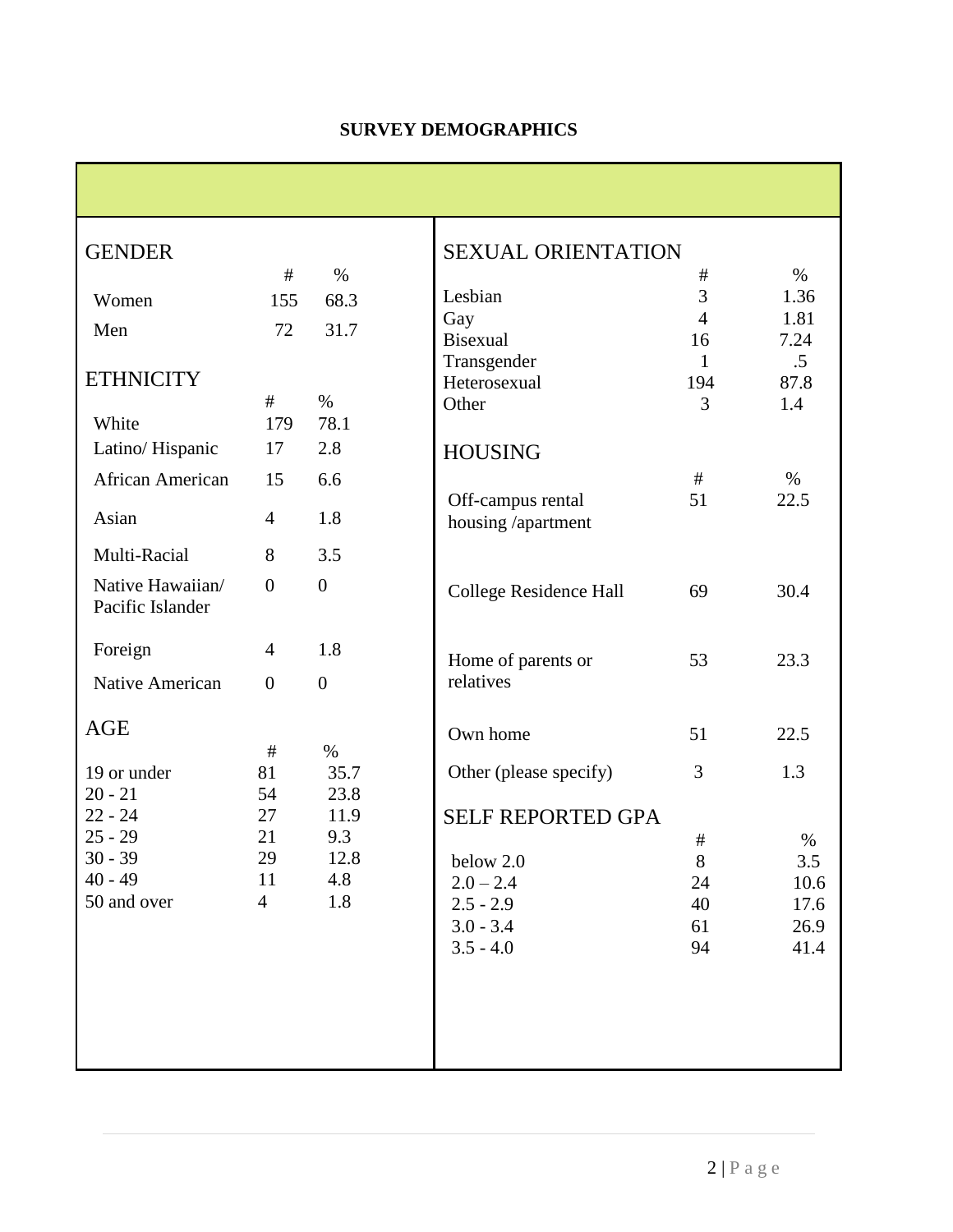### **RESPONSE HIGHLIGHTS**

#### STUDENT EXPERIENCES AT TC3

- 53.3% of students *agree* or *strongly agree* that their experiences since coming to TC3 have led them to become more understanding of racial/ethnic differences. 37.2% reported a *neutral* experience.
- 61.3% of respondents *agree* or *strongly agree* that getting to know people from different racial/ethnic backgrounds has been easy at TC3. 23.7% reported a *neutral* experience.

#### DIVERSITY PROGRAMMING AT TC3

 37.5% of students *agreed* that attending diversity programs helps build community. 15.4.1% *strongly agreed* that attending diversity programs helps build community. 34.6% reported a *neutral* perception in the role that diversity programming has in supporting community building.

#### CONFLICT AT TC3

 51.1% of student respondents believe there is *little to none* or *some*, of racial conflict on campus. 30.1% reported there is *some racial* conflict on campus, and 18.3% responded that there is *Quite a bit* or *A great Deal of racial* conflict on Campus.

#### COMFORT LEVEL AT TC3

- 46.2% of students feel *comfortable* being around people of ethnic groups other than their own. 15.8% reported a *neutral* level of comfort in response to the statement.
- 38% of students feel *comfortable* being the only person in a group where they are the only one of their ethnic group. 26.5% reported a *neutral* level of comfort in response to the statement.

#### ENVIRONMENT AT TC3

 44.1% of students *agree* or *strongly agree* TC3 has done a good job providing programs and activities that promote multicultural understanding. 23% reported a *neutral* perception in response to the statement.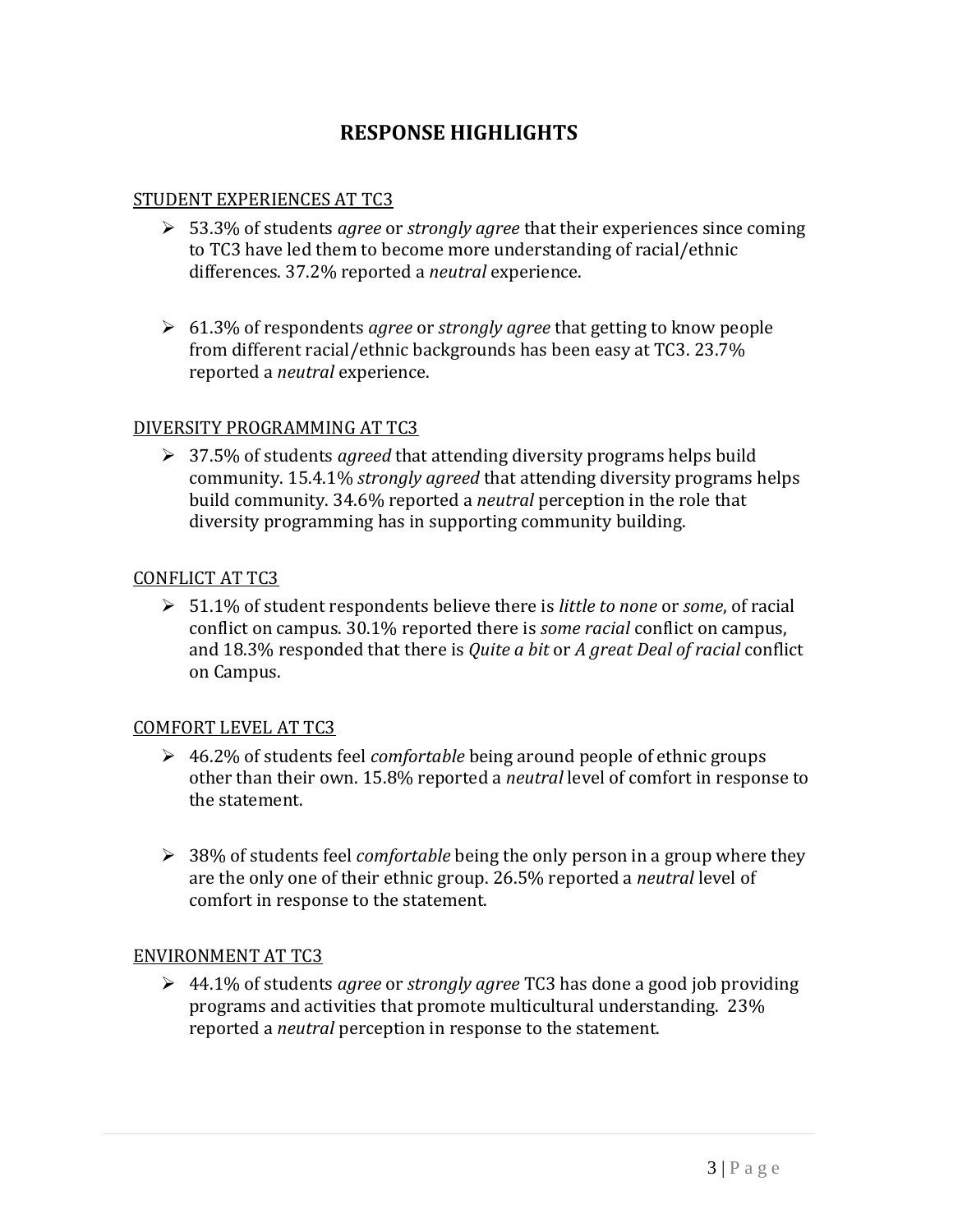### **Underrepresented Student Response Highlights**

#### STUDENT EXPERIENCES AT TC3

- 48.4% of under-represented students (26:48) responded *agree* or *strongly agree* that their experiences since coming to TC3 have led them to become more understanding of racial/ethnic differences. 37.5% of students reported a neutral experience.
- $\geq 68.8\%$  of under-represented students (33:48) agreed that getting to know people from different racial/ethnic backgrounds has been easy at TC3. 25.8% reported a neutral experience.

#### DIVERSITY PROGRAMING AT TC3

 $\geq 35.2\%$  of under-represented students (22:48) agreed that attending diversity programs help build community. 21.0% of students (13:48) strongly agreed that attending diversity programs helps build community. 22.6% of students reported a neutral perception in the role that diversity programming has in supporting community building.

#### CONFLICT AT TC3

 $\geq 90.3\%$  of under-represented students (56:62) believe there is little to none, some, or unaware of racial conflict on campus.

#### COMFORT LEVEL AT TC3

- $\geq 78.5\%$  of under-represented students (47:62) feel comfortable being around people of ethnic groups other than their own. 16.1% reported a neutral level of comfort in response to the statement.
- $\geq 56.4\%$  of under-represented students (35:62) feel comfortable being the only person in a group where they are the only one of their ethnic group. 24.2% reported a neutral level of comfort in response to the statement.

#### ENVIRONMENT AT TC3

 $\geq 46.8\%$  of under-represented students (29:62) believeTC3 has done a good job providing programs and activities that promote multicultural understanding. 38.7% reported a neutral perception in response to the statement.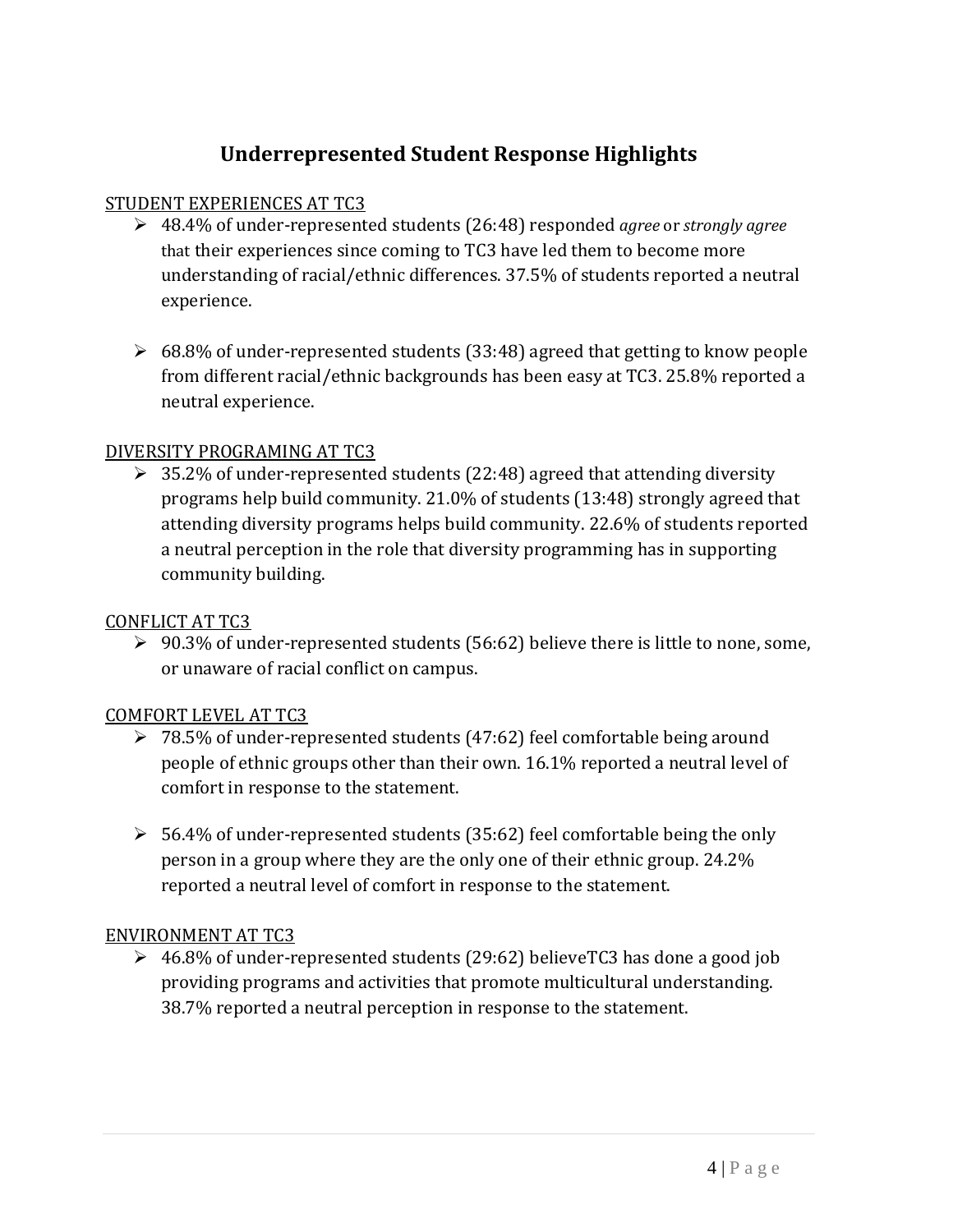# **Racial and Ethnic Climate at TC3**

| Responses varied according to their identity<br><b>Under-represented Students</b> = ethnicity other than White / European Heritage<br><b>Majority Students</b> = Ethnicity White / European Heritage |                                             |    |                                                                     |      |                                    |     |                                                            |      |
|------------------------------------------------------------------------------------------------------------------------------------------------------------------------------------------------------|---------------------------------------------|----|---------------------------------------------------------------------|------|------------------------------------|-----|------------------------------------------------------------|------|
| <b>PERCENT/NUMBER OF</b><br><b>STUDENTS WHO</b><br><b>AGREE OR</b>                                                                                                                                   | <b>Under-represented</b><br><b>Students</b> |    | <b>Neutrality of</b><br><b>Under-represented</b><br><b>Students</b> |      | <b>Majority</b><br><b>Students</b> |     | <b>Neutrality of</b><br><b>Majority</b><br><b>Students</b> |      |
| <b>STRONGLY AGREE</b><br><b>WITH THE</b><br><b>FOLLOWING</b><br><b>STATEMENT</b>                                                                                                                     | (%)                                         | #  | (%)                                                                 | $\#$ | (%)                                | #   | (%)                                                        | $\#$ |
| My experiences since<br>coming to TC3 have led me<br>to become more<br>understanding of<br>racial/ethnic differences                                                                                 | 54.2                                        | 26 | 37.5                                                                | 18   | 53.6                               | 96  | 37.4                                                       | 67   |
| At TC3 getting to know<br>people with racial/ethnic<br>backgrounds different from<br>my own has been easy.                                                                                           | 68.8                                        | 33 | 18.8                                                                | 9    | 59.2                               | 106 | 25.1                                                       | 45   |
| My social interactions on<br>this campus are largely<br>confined to students of my<br>race/ethnicity                                                                                                 | 31.2                                        | 15 | 20.8                                                                | 10   | 29                                 | 52  | 25.7                                                       | 46   |
| At TC3 I feel there are<br>positive expectations about<br>my academic performance<br>because of my race/ethnicity.                                                                                   | 31.3                                        | 15 | 33.3                                                                | 16   | 26.9                               | 48  | 41.9                                                       | 75   |
| At TC3 I feel<br>are negative expectations<br>about my academic<br>performance because of my<br>race/ethnicity                                                                                       | 27.1                                        | 13 | 18.8                                                                | 9    | 4                                  | 7   | 23.5                                                       | 42   |
| At TC3 I feel I need to<br>minimize various<br>characteristics of my<br>racial/ethnic culture (e.g.<br>language, dress) to be able to<br>fit in                                                      | 22.9                                        | 11 | 25.1                                                                | 12   | 10.6                               | 19  | 8.9                                                        | 16   |
| My experiences since<br>coming to TC3 have<br>strengthened my own sense<br>of ethnic identity.                                                                                                       | 64.6                                        | 31 | 31.3                                                                | 15   | 58.7                               | 105 | 34.6                                                       | 62   |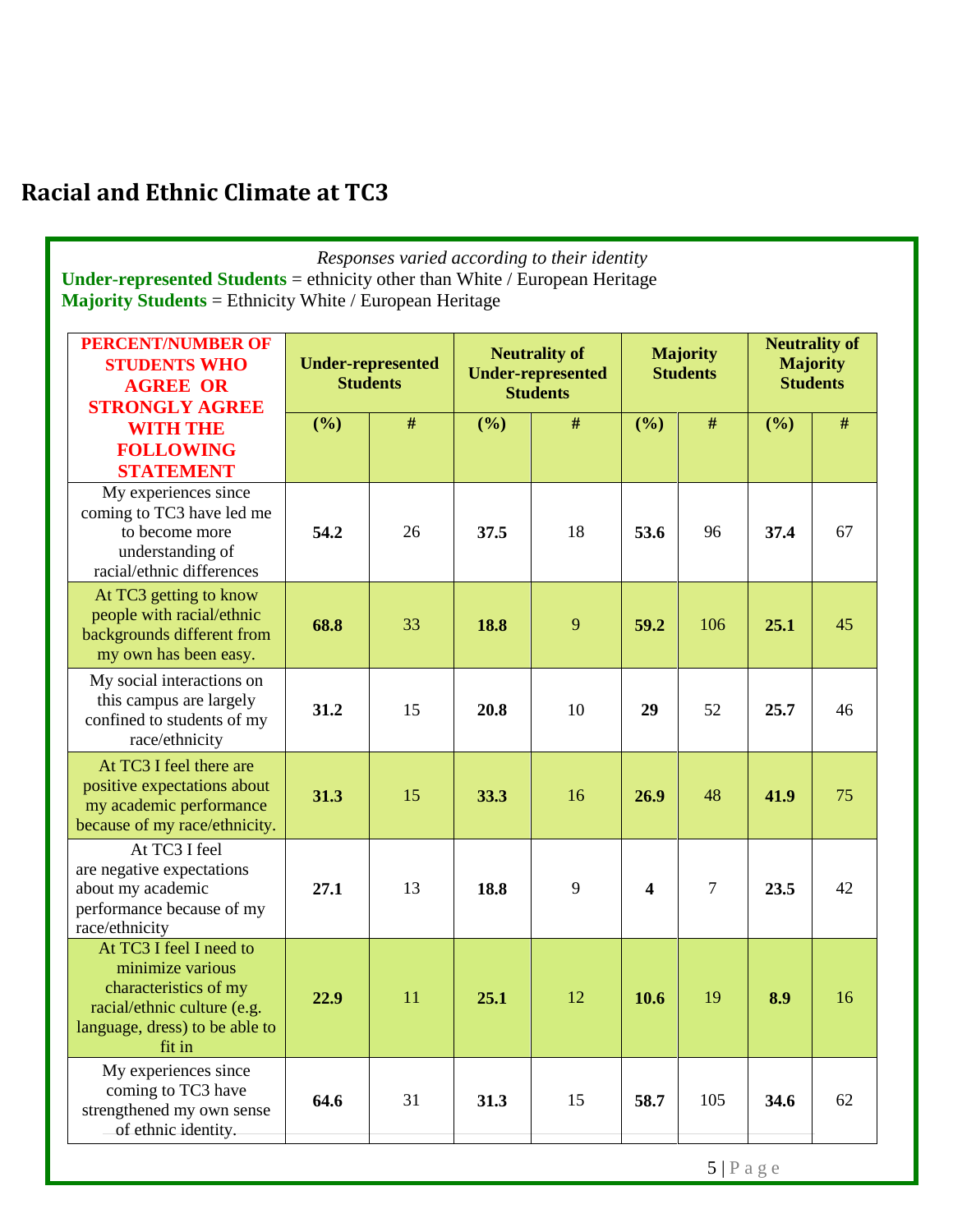# **COMFORT LEVELS AT TC3**

*Responses varied according to their identity*

**Under-represented Students** = ethnicity other than White / European Heritage **Majority Students** = Ethnicity White / European Heritage

| <b>PERCENT/NUMBER OF</b><br><b>STUDENTS WHO FEEL</b><br><b>COMFORTABLE OR</b><br><b>VERY</b> | <b>Under-represented</b><br><b>Students</b> |    | <b>Neutrality of</b><br><b>Under-represented</b><br><b>Students</b> |    | <b>Majority</b><br><b>Students</b> |      | <b>Neutrality of</b><br><b>Majority</b><br><b>Students</b> |      |
|----------------------------------------------------------------------------------------------|---------------------------------------------|----|---------------------------------------------------------------------|----|------------------------------------|------|------------------------------------------------------------|------|
| <b>COMFORTABLE IN</b><br><b>THE FOLLOWING</b><br><b>SITUATIONS AT TC3</b>                    | (%)                                         | #  | (%)                                                                 | #  | (%)                                | $\#$ | $\%$                                                       | $\#$ |
| Speaking with others about<br>my racial/ethnic background.                                   | 70.4                                        | 34 | 25                                                                  | 12 | 74.9                               | 134  | 21.2                                                       | 38   |
| Participating in class.                                                                      | 83.4                                        | 40 | 16.7                                                                | 8  | 78.2                               | 140  | 15.1                                                       | 27   |
| Going to see a faculty<br>member of a different<br>race/ethnicity than my own.               | 72.9                                        | 30 | 25                                                                  | 12 | 83.2                               | 149  | 14                                                         | 25   |
| Being in situations where I<br>am the only person of my<br>racial/ethnic group               | 58.4                                        | 28 | 25                                                                  | 12 | 53.6                               | 96   | 27.4                                                       | 49   |
| Going to see a faculty<br>member of my own<br>race/ethnicity.                                | 62.5                                        | 35 | 35.4                                                                | 17 | 83.8                               | 150  | 12.8                                                       | 23   |
| Saying what I think about<br>racial/ethnic issues.                                           | 58.4                                        | 28 | 29.2                                                                | 14 | 49.7                               | 89   | 34.6                                                       | 62   |
| Being with people whose<br>racial /ethnic backgrounds<br>are different from my own.          | 81.2                                        | 39 | 16.7                                                                | 8  | 83.2                               | 150  | 14                                                         | 25   |
| Being with people whose<br>racial ethnic backgrounds are<br>the same as my own.              | 73                                          | 35 | 20.8                                                                | 10 | 84.4                               | 151  | 13.4                                                       | 24   |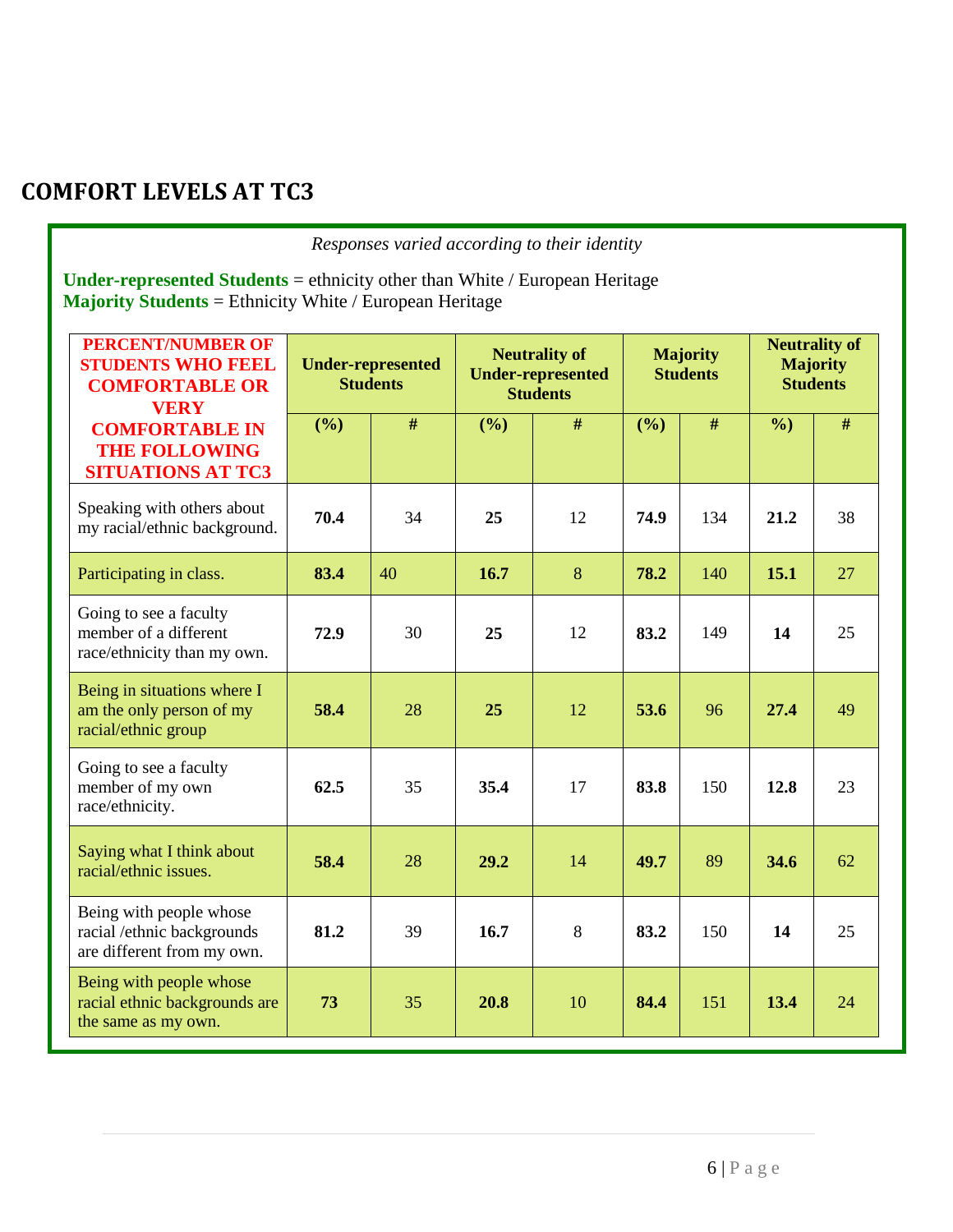# **TREATMENT OF STUDENTS AT TC3**

| Responses varied according to their identity                                                                                                  |                                             |    |                                                                          |                |                                    |      |                                                                 |                |
|-----------------------------------------------------------------------------------------------------------------------------------------------|---------------------------------------------|----|--------------------------------------------------------------------------|----------------|------------------------------------|------|-----------------------------------------------------------------|----------------|
| Under-represented Students = ethnicity other than White / European Heritage<br><b>Majority Students</b> = Ethnicity White / European Heritage |                                             |    |                                                                          |                |                                    |      |                                                                 |                |
| <b>PERCENT/NUMBER OF</b><br><b>STUDENTS WHO FEEL</b><br><b>THEY HAVE BEEN</b><br><b>TREATED FAIRLY OR</b>                                     | <b>Under-represented</b><br><b>Students</b> |    | <b>Under-represented</b><br><b>Students had No</b><br><b>Interaction</b> |                | <b>Majority</b><br><b>Students</b> |      | <b>Majority</b><br><b>Students had</b><br><b>No Interaction</b> |                |
| <b>VERY FAIRLY BY THE</b><br><b>FOLLOWING</b><br><b>CONSTITUENT'S OF</b><br><b>THE TC3 CAMPUS</b><br><b>COMMUNITY</b>                         | (%)                                         | #  | (%)                                                                      | #              | (%)                                | $\#$ | (%)                                                             | #              |
| <b>Campus Safety Officers</b>                                                                                                                 | 62.5                                        | 30 | 25                                                                       | 12             | 55.9                               | 100  | 40.2                                                            | 72             |
| Residence Hall Personnel*                                                                                                                     | 54.1                                        | 26 | 35.4                                                                     | 17             | 38.5                               | 69   | 57                                                              | 102            |
| Faculty                                                                                                                                       | 97.9                                        | 47 | 2.1                                                                      | $\mathbf{1}$   | 98.9                               | 177  | $\bf{0}$                                                        | $\overline{0}$ |
| <b>Staff</b>                                                                                                                                  | 89.6                                        | 43 | 4.2                                                                      | $\overline{2}$ | 97.2                               | 174  | 1.7                                                             | 3              |
| <b>Students</b>                                                                                                                               | 91.7                                        | 45 | 2.1                                                                      | $\mathbf{1}$   | 95.6                               | 171  | $\bf{0}$                                                        | $\overline{0}$ |

\* Disparity between students who had contact with residence hall personnel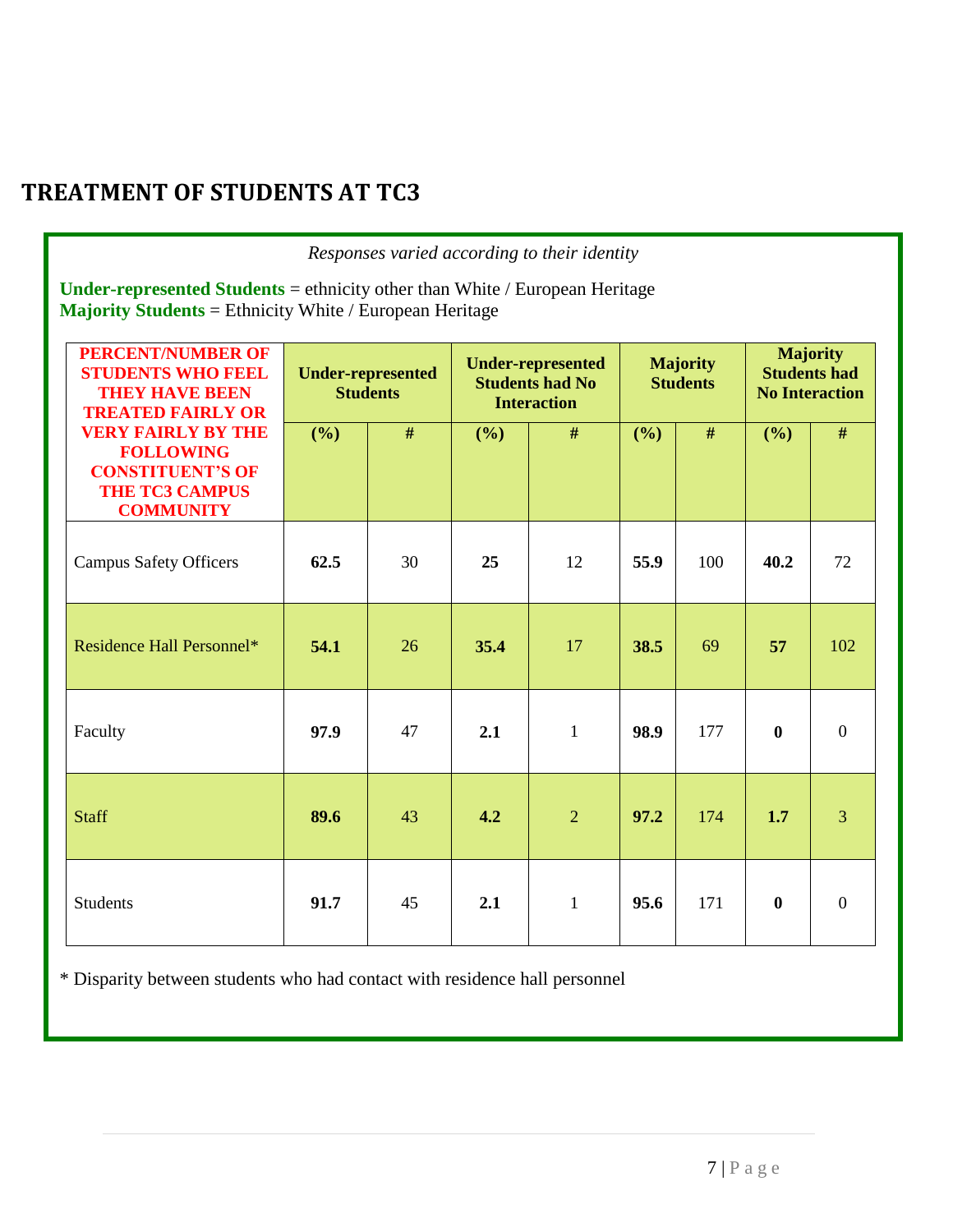## **Comparative Responses 2010 v 2013**

#### **UNDERSTANDING OF RACIAL/ETHNIC DIFFERENCES**

In 2010, 50.8% of student respondents agreed or strongly agreed that their experiences since coming to TC3 has led them to become more *understanding of racial/ethnic differences*; 37.1% reported a neutral experience. Increasing slightly, in 2013, 53.3% of student respondents agreed or strongly agreed that their experiences since coming to TC3 has led them to become more *understanding of racial/ethnic differences*; while 37.2% reported a neutral experience.

#### **GETTING TO KNOW PEOPLE**

In 2010, 59% of student respondents agreed or strongly that *getting to know people from different racial/ethnic* backgrounds has been easy at TC3; while 31% reported a neutral experience. Increasing slightly, in 2013, 61% of student respondents agreed or strongly agreed *that getting to know people from different racial/ethnic* backgrounds has been easy at TC3; while 24% reported a neutral experience.

#### **SEXUAL ORIENTATION**

In 2010 and 2013 student respondents, "Describe the atmosphere at TC3 for people of differing sexual orientation (Bisexual, Gay, Heterosexual, lesbian, Transgender)". Each year's responses indicated that the atmosphere was most challenging for persons that identify as transgender. Respondents describe that the atmosphere was more hostile, socially separated, and uncomfortable for person who identified as being Transgender.

#### **PROGRAMS AND ACTIVITIES**

In 2010, 61% of students believe TC3 has done a good job providing *programs and activities* that promote multicultural understanding. 35% reported a neutral perception in response to the statement. In 2013, the positive perception of the *programs and activities* provided by TC3 modestly increased to 64%.

#### **COMFORT LEVEL**

In 2010, 80% of under-represented students feel *comfortable or very comfortable* participating in class; 78% of majority students feel comfortable to very comfortable. In 2013, 83% of underrepresented students feel *comfortable to very comfortable* while; 78% of majority students feel comfortable to very comfortable.

#### **DISCRIMINATION OR HARASSEMENT**

In 2010, 14% of students anonymously surveyed reported that they have encountered *discrimination or harassment* at TC3. In 2013, a slight decrease is noted, as 11%, students anonymously surveyed reported that they have encountered *discrimination or harassment* at TC3.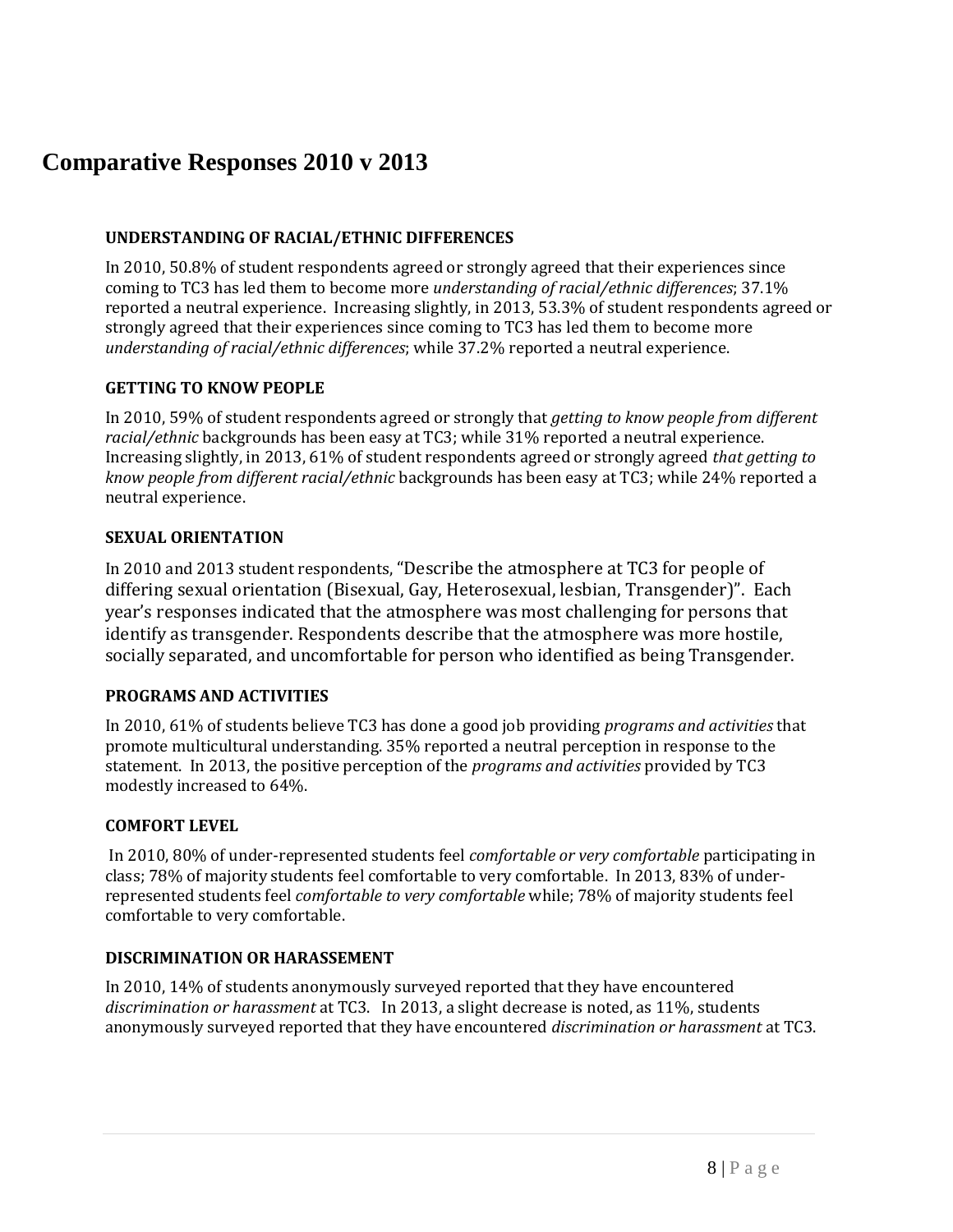### **COMMENTS OR CONCERNS**

- I don`t see racial differences as a problem at TC3. I`m not sure if it`s because I don't choose to pay attention to it or if discrimination doesn`t occur as much as people think it does.
- I think this school has a great deal of racial diversity and I feel comfortable being on campus no matter what time of day it is. However, I believe that because a great deal of the students come from New York City or around this area, racial segregation happens naturally because people are either friends or know other students because of the similar area they are from or because these students tend to group themselves together because that is how it is like in the city. I also believe that students from the upstate region are more sheltered in that they are not open to experiencing all different types of people as are the students from around the NYC area, so when they see groups of people from this area they tend to be a lot more judgmental.
- I feel like the discrimination is not that high from what i have experienced and seen since coming to TC3. I feel like for the most part everyone seems to respect each other
- The Residence Halls are very culturally segregated and there is nothing being done about it.
- I'd encourage more clubs/activities that educate the community about diversity.
- A lot of the separation stems from the regional identities of students, and to a lesser degree their racial identity. City and country doesn't mix as well as two different races from the same background.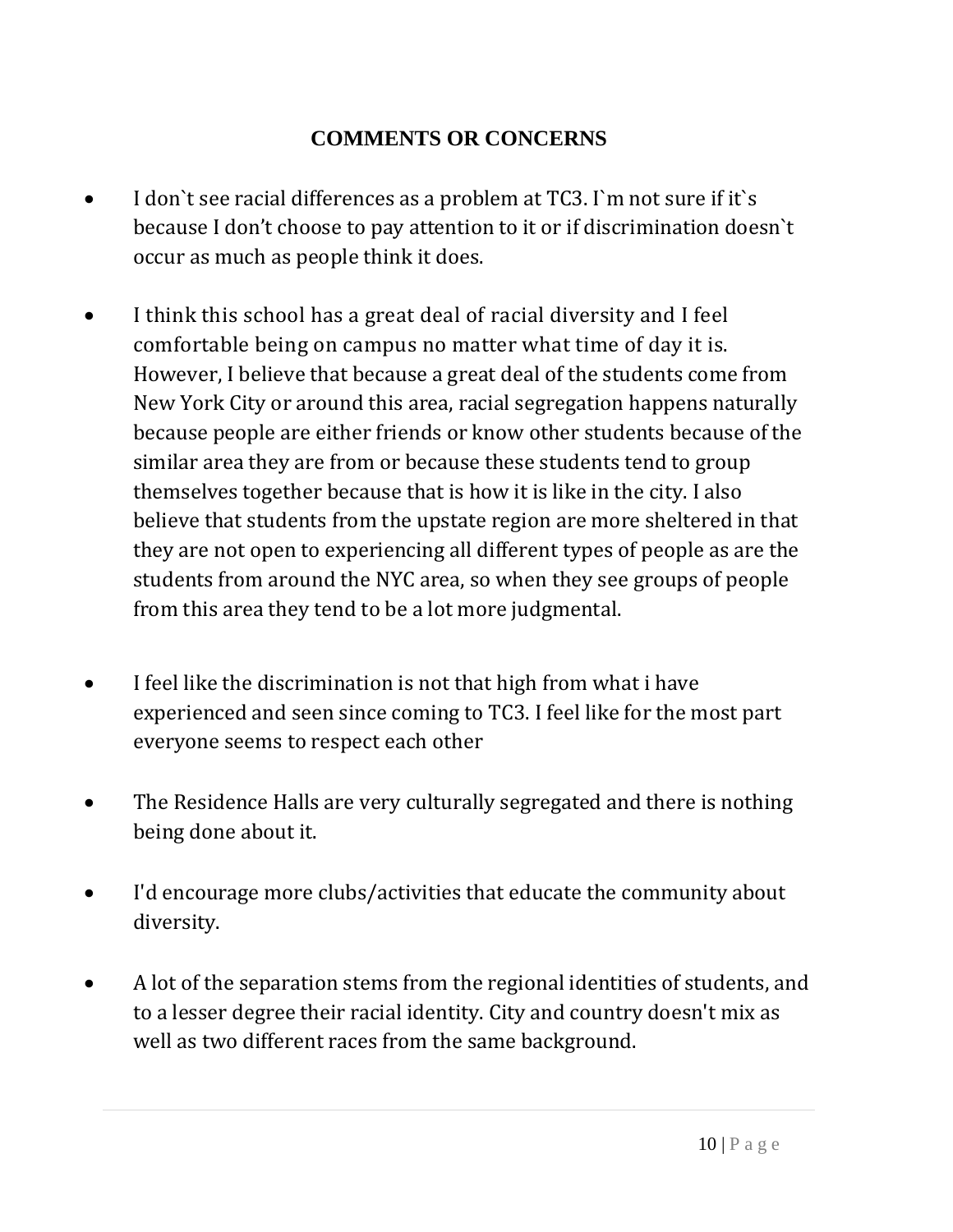- I tend to believe that there is a great community feeling here at TC3 and once in a while there can be differences among people and it can get hostile, but it's not an everyday thing due to race/ethnicity. I really love TC3 and I didn't come here because it was diverse, I came because of the program and the distance but I have become to love the diversity and it has taught me SO many things about other people/races/genders/orientations that I didn't know before. The faculty/staff are all AMAZING and I have only had one incident with a faculty member that I wasn't impressed with, other than that TC3 gets 10 out of 10 from me!
- TC3 fosters a very welcoming atmosphere to people from all walks of life.
- TC3 does a good job pushing for successful diversification, not all students reciprocate though. Some of my best friends here are gay, or black, or Spanish. The diverse body is pretty good, but some a lot of students just don't care and it makes intense rifts in population.
- TC3 is a melting pot. Great diversity and awesome people!
- The diversity in the Communications department was a drastic increase from other programs of previous study at TC3. The faculty is extremely sensitive and very inclusive when it comes to ethnicity and sexual orientation. Their curriculum covers many aspects of diversity. It is truly impressive.
- Being a part of the GSA at TC3, I have heard some stories about homosexual discrimination within the classroom where usually the teachers does nothing. However, other than the few stories, I do believe that the cultural attitudes at TC3 are welcoming. I also went to the International Woman's Day Conference and it was excellent! I hope there are more programs similar to that one.